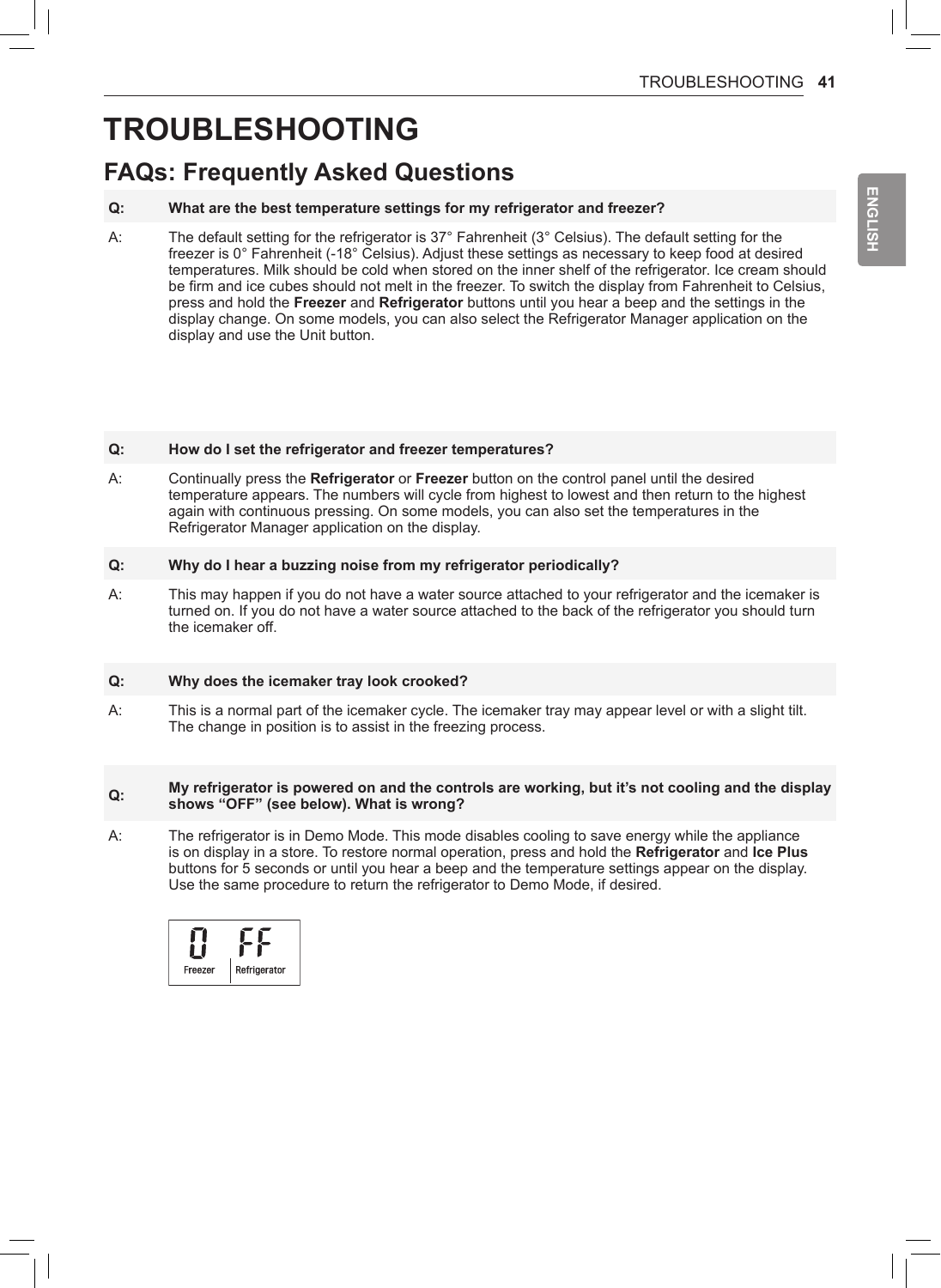# **Before Calling for Service**

Review this section before calling for service; doing so will save you both time and money.

### **Cooling**

| <b>Problem</b>                                                        | <b>Possible Cause</b>                                                          | <b>Solutions</b>                                                                                                                                                                                                                                                                                                                                                                               |  |
|-----------------------------------------------------------------------|--------------------------------------------------------------------------------|------------------------------------------------------------------------------------------------------------------------------------------------------------------------------------------------------------------------------------------------------------------------------------------------------------------------------------------------------------------------------------------------|--|
| <b>Refrigerator and</b><br><b>Freezer section are</b><br>not cooling. | The refrigerator control is set<br>to OFF (some models).                       | . Turn the control ON. Refer to the Setting the Controls<br>section for proper temperature settings.                                                                                                                                                                                                                                                                                           |  |
|                                                                       | <b>Refrigerator is set to Demo</b><br>Mode.                                    | . Demo Mode allows the lights and control display to<br>work normally while disabling cooling, to save energy<br>while the refrigerator is on the showroom floor. See the<br>FAQs section of this manual for instructions on how to<br>disable Demo Mode.                                                                                                                                      |  |
|                                                                       | Refrigerator is in the defrost<br>cycle.                                       | . During the defrost cycle, the temperature of each<br>compartment may rise slightly. Wait 30 minutes and<br>confirm the proper temperature has been restored once<br>the defrost cycle has completed.                                                                                                                                                                                         |  |
|                                                                       | <b>Refrigerator was recently</b><br>installed.                                 | . It may take up to 24 hours for each compartment to<br>reach the desired temperature.                                                                                                                                                                                                                                                                                                         |  |
|                                                                       | Refrigerator was recently<br>relocated.                                        | • If the refrigerator was stored for a long period of time<br>or moved on its side, it is necessary for the refrigerator<br>to stand upright for 24 hours before connecting it to<br>power.                                                                                                                                                                                                    |  |
| <b>Cooling system</b><br>runs too much.                               | Refrigerator is replacing an<br>older model.                                   | • Modern refrigerators require more operating time but<br>use less energy due to more efficient technology.                                                                                                                                                                                                                                                                                    |  |
|                                                                       | <b>Refrigerator was recently</b><br>plugged in or power restored.              | • The refrigerator will take up to 24 hours to cool<br>completely.                                                                                                                                                                                                                                                                                                                             |  |
|                                                                       | The door is opened often or a<br>large amount of food / hot food<br>was added. | • Adding food and opening the door warms the<br>refrigerator, requiring the compressor to run longer in<br>order to cool the refrigerator back down. In order to<br>conserve energy, try to get everything you need out of<br>the refrigerator at once, keep food organized so it is<br>easy to find, and close the door as soon as the food is<br>removed. (Refer to the Food Storage Guide.) |  |
|                                                                       | Doors are not closed<br>completely.                                            | . Firmly push the doors shut. If they will not shut all the<br>way, the "Doors will not close correctly or pop open"<br>section.                                                                                                                                                                                                                                                               |  |
|                                                                       | Refrigerator is installed in a<br>hot location.                                | . The compressor will run longer under warm conditions.<br>At normal room temperatures (70 °F) expect your<br>compressor to run about 40 % to 80 % of the time.<br>Under warmer conditions, expect it to run even more<br>often. The refrigerator should not be operated above<br>110 °F.                                                                                                      |  |
|                                                                       | Condenser / back cover is<br>clogged.                                          | • Use a vacuum cleaner with an attachment to clean the<br>condenser cover and vents. Do not remove the panel<br>covering the condenser coil area.                                                                                                                                                                                                                                              |  |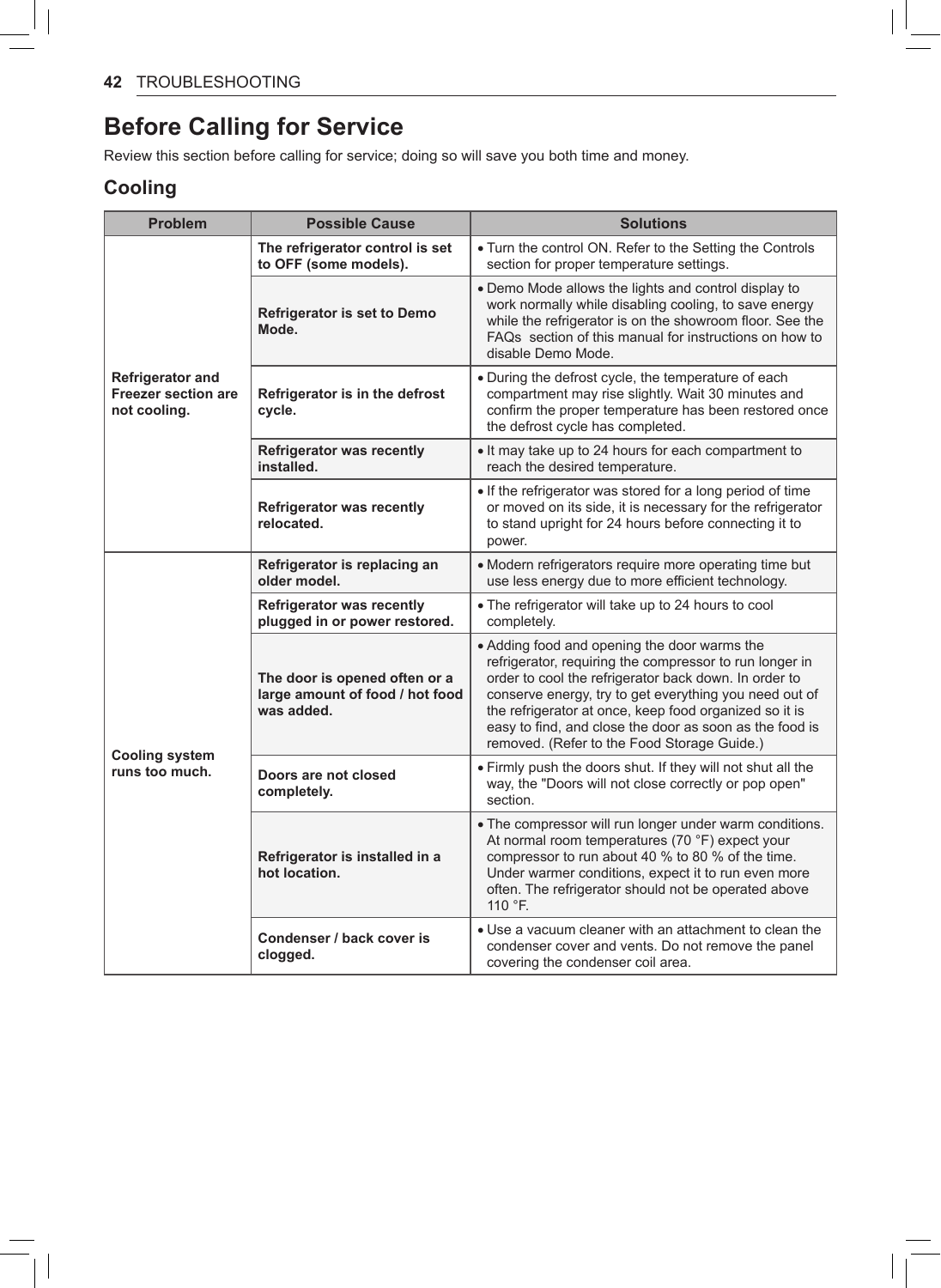# **Cooling**

| <b>Problem</b>                                            | <b>Possible Cause</b>                                                                                                                                                            | <b>Solutions</b>                                                                                                                                                                                                                                                                 |  |
|-----------------------------------------------------------|----------------------------------------------------------------------------------------------------------------------------------------------------------------------------------|----------------------------------------------------------------------------------------------------------------------------------------------------------------------------------------------------------------------------------------------------------------------------------|--|
| <b>Interior moisture</b><br>buildup.                      | Doors are opened often or for<br>long periods of time.                                                                                                                           | . When the doors are opened often or for long periods<br>of time, warm, humid air enters the compartment.<br>This raises the temperature and moisture level within<br>the compartment. To lessen the effect, reduce the<br>frequency and duration of door openings.              |  |
|                                                           | Doors are not closed correctly.                                                                                                                                                  | • See the "Doors will not close correctly or pop open"<br>section.                                                                                                                                                                                                               |  |
|                                                           | Weather is humid.                                                                                                                                                                | . Humid weather allows additional moisture to enter the<br>compartments when the doors are opened leading to<br>condensation or frost. Maintaining a reasonable level of<br>humidity in the home will help to control the amount of<br>moisture that can enter the compartments. |  |
|                                                           | Defrost cycle recently<br>completed.                                                                                                                                             | • During the defrost cycle, the temperature of each<br>compartment may rise slightly and condensation may<br>form on the back wall. Wait 30 minutes and confirm that<br>the proper temperature has been restored once the<br>defrost cycle has completed.                        |  |
|                                                           | Food is not packaged<br>correctly.                                                                                                                                               | · Food stored uncovered or unwrapped, and damp<br>containers can lead to moisture accumulation within<br>each compartment. Wipe all containers dry and store<br>food in sealed packaging to prevent condensation and<br>frost.                                                   |  |
| Food is freezing<br>in the refrigerator<br>compartment.   | Food with high water content<br>was placed near an air vent.                                                                                                                     | • Rearrange items with high water content away from air<br>vents.                                                                                                                                                                                                                |  |
|                                                           | <b>Refrigerator temperature</b><br>control is set incorrectly.                                                                                                                   | . If the temperature is too cold, adjust the control one<br>increment at a time and wait for the temperature to<br>stabilize. Refer to the Control Panel section for more<br>information.                                                                                        |  |
|                                                           | Refrigerator is installed in a<br>cold location.                                                                                                                                 | . When the refrigerator is operated in temperature<br>below 41°F (5°C), food can freeze in the refrigerator<br>compartment. The refrigerator should not be operated<br>in temperature below 55°F (13°C).                                                                         |  |
| Refrigerator or<br><b>Freezer section is</b><br>too warm. | <b>Refrigerator was recently</b><br>installed.                                                                                                                                   | . It may take up to 24 hours for each compartment to<br>reach the desired temperature.                                                                                                                                                                                           |  |
|                                                           | The air vents are blocked. Cold<br>air circulates from the freezer<br>to the fresh food section and<br>back again through air vents<br>in the wall dividing the two<br>sections. | • Locate air vents by using your hand to sense airflow<br>and move all packages that block vents and restrict<br>airflow. Rearrange items to allow air to flow throughout<br>the compartment.                                                                                    |  |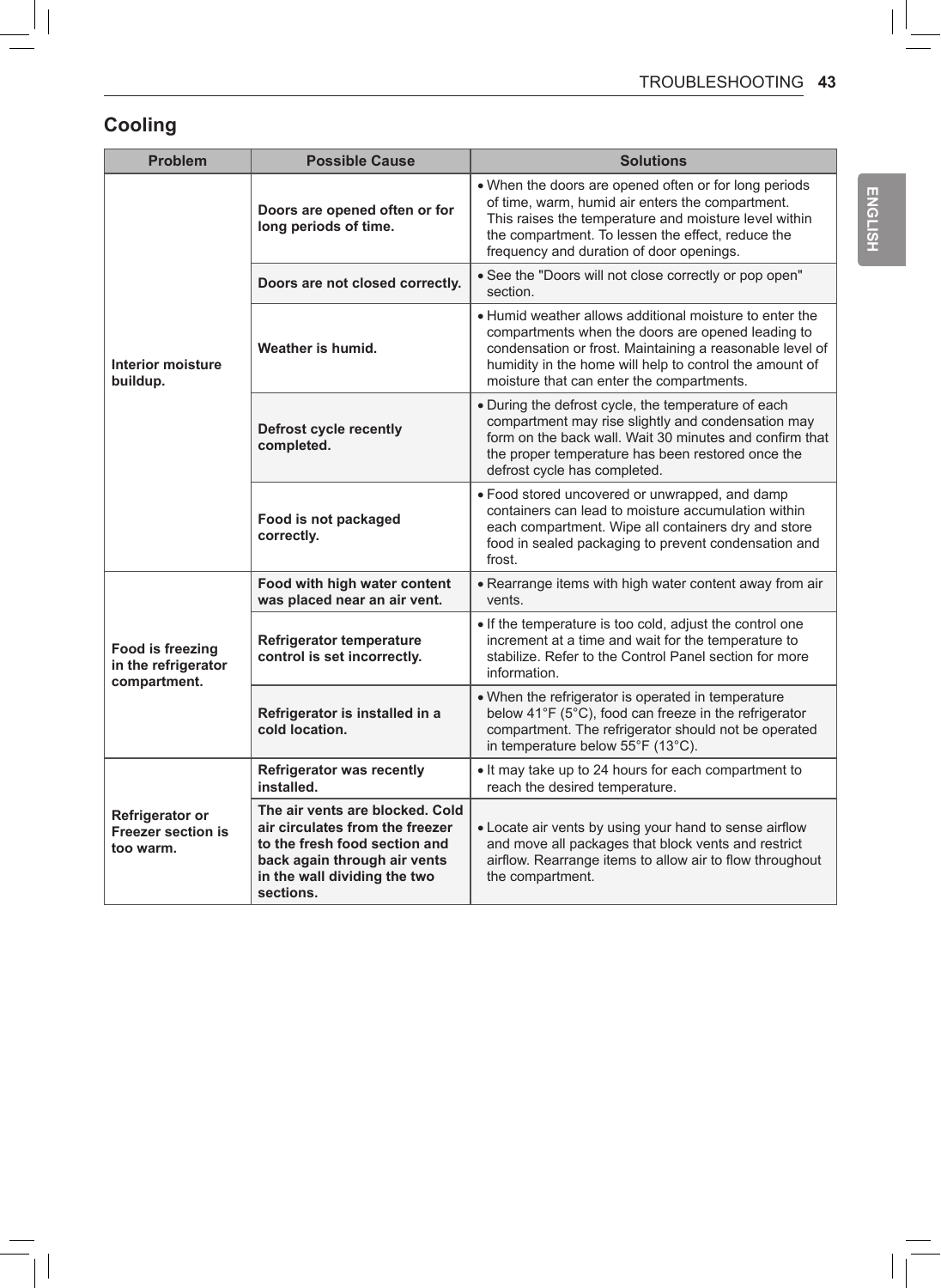# **Cooling/Ice & Water**

| <b>Problem</b>                                                                  | <b>Possible Cause</b>                                                                         | <b>Solutions</b>                                                                                                                                                                                                                                                                                                               |
|---------------------------------------------------------------------------------|-----------------------------------------------------------------------------------------------|--------------------------------------------------------------------------------------------------------------------------------------------------------------------------------------------------------------------------------------------------------------------------------------------------------------------------------|
| Refrigerator or<br><b>Freezer section is</b><br>too warm.                       | Doors are opened often or for<br>long periods of time.                                        | . When the doors are opened often or for long periods<br>of time, warm, humid air enters the compartment.<br>This raises the temperature and moisture level within<br>the compartment. To lessen the effect, reduce the<br>frequency and duration of door openings.                                                            |
|                                                                                 | Unit is installed in a hot<br>location.                                                       | • The refrigerator should not be operated in temperatures<br>above 110 °F.                                                                                                                                                                                                                                                     |
|                                                                                 | A large amount of food or<br>hot food was added to either<br>compartment.                     | • Adding food warms the compartment requiring the<br>cooling system to run. Allowing hot food to cool to room<br>temperature before putting it in the refrigerator will<br>reduce this effect.                                                                                                                                 |
|                                                                                 | Doors not closed correctly.                                                                   | • See the Doors will not close correctly or pop open<br>section in Parts & Features Troubleshooting.                                                                                                                                                                                                                           |
|                                                                                 | Temperature control is not set<br>correctly.                                                  | . If the temperature is too warm, adjust the control one<br>increment at a time and wait for the temperature to<br>stabilize.                                                                                                                                                                                                  |
|                                                                                 | Defrost cycle has recently<br>completed.                                                      | . During the defrost cycle, the temperature of each<br>compartment may rise slightly and condensation may<br>form on the back wall. Wait 30 minutes and confirm the<br>proper temperature has been restored once the defrost<br>cycle has completed.                                                                           |
| Refrigerator or<br><b>Freezer section is</b><br>too cold.                       | Incorrect temperature control<br>settings.                                                    | • If the temperature is too cold, adjust the control one<br>increment at a time and wait for the temperature<br>to stabilize. Refer to the Control Panel for more<br>information.                                                                                                                                              |
| Frost or ice crystals<br>form on frozen food<br>(inside of sealed<br>package).  | Condensation from food with a<br>high water content has frozen<br>inside of the food package. | . This is normal for food items with a high water content.                                                                                                                                                                                                                                                                     |
|                                                                                 | Food has been left in the<br>freezer for a long period of<br>time.                            | . Do not store food items with high water content in the<br>freezer for a long period of time.                                                                                                                                                                                                                                 |
| <b>Frost or ice crystals</b><br>form on frozen<br>food (outside of<br>package). | Door is opened frequently or<br>for long periods of time.                                     | . When the doors are opened often or for long periods<br>of time, warm, humid air enters the compartment. This<br>raises the temperature and moisture level within the<br>compartment. Increased moisture will lead to frost<br>and condensation. To lessen the effect, reduce the<br>frequency and duration of door openings. |
|                                                                                 | Door is not closing properly.                                                                 | • Refer to the Doors will not close correctly or pop open<br>section in the Troubleshooting section.                                                                                                                                                                                                                           |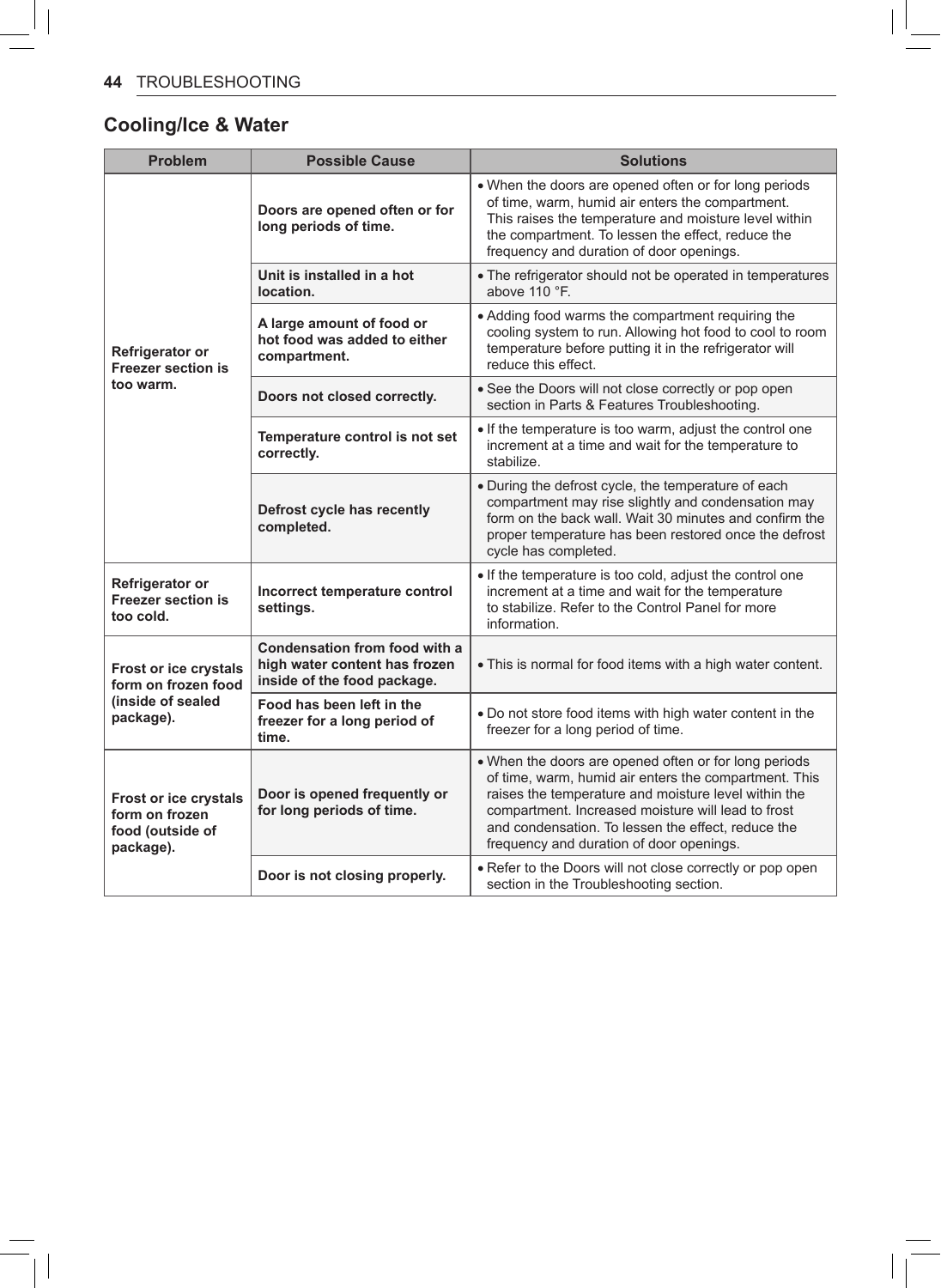## **Ice & Water**

| <b>Problem</b>                           | <b>Possible Cause</b>                                                                         | <b>Solutions</b>                                                                                                                                                                                                                                                  |
|------------------------------------------|-----------------------------------------------------------------------------------------------|-------------------------------------------------------------------------------------------------------------------------------------------------------------------------------------------------------------------------------------------------------------------|
|                                          | Demand exceeds ice storage<br>capacity.                                                       | • The icemaker will produce approximately 70-184 cubes<br>in a 24 hour period.                                                                                                                                                                                    |
|                                          | House water supply is not<br>connected, valve is not turned on<br>fully, or valve is clogged. | • Connect the refrigerator to a cold water supply with<br>adequate pressure and turn the water shutoff valve fully<br>open. If the problem persists, it may be necessary to<br>contact a plumber.                                                                 |
|                                          |                                                                                               | . Replacing the water filter is recommended:                                                                                                                                                                                                                      |
|                                          | Water filter has been exhausted.                                                              | • Approximately every six months.                                                                                                                                                                                                                                 |
|                                          |                                                                                               | • When the water filter indicator turns on.                                                                                                                                                                                                                       |
|                                          |                                                                                               | • When the water dispenser output decreases.                                                                                                                                                                                                                      |
|                                          |                                                                                               | • When the ice cubes are smaller than normal.                                                                                                                                                                                                                     |
| Icemaker is<br>not making<br>enough ice. | Low house water supply pressure.                                                              | • The water pressure must be between 20 and 120 psi<br>on models without a water filter and between 40 and<br>120 psi on models with a water filter. If the problem<br>persists, it may be necessary to contact a plumber.                                        |
|                                          | <b>Reverse Osmosis filtration system</b><br>is used.                                          | • Reverse osmosis filtration systems can reduce the<br>water pressure below the minimum amount and result<br>in icemaker issues. (Refer to the Connecting the Water<br>Line section.)                                                                             |
|                                          | Tubing connecting refrigerator to<br>house supply valve is kinked.                            | • The tubing can kink when the refrigerator is moved<br>during installation or cleaning resulting in reduced water<br>flow. Straighten or repair the water supply line and<br>arrange it to prevent future kinks.                                                 |
|                                          | Doors are opened often or for long<br>periods of time.                                        | . If the doors of the unit are opened often, ambient<br>air will warm the refrigerator which will prevent the<br>unit from maintaining the set temperature. Lowering<br>the refrigerator temperature can help, as well as not<br>opening the doors as frequently. |
|                                          | Doors are not closed completely.                                                              | . If the doors are not properly closed, ice production will<br>be affected. See the "Doors will not close correctly or<br>pop open" section in Parts & Features Troubleshooting<br>for more information.                                                          |
|                                          | The temperature setting for the<br>freezer is too warm.                                       | • The recommended temperature for the freezer<br>compartment for normal ice production is 0°F. If the<br>freezer temperature is warmer, ice production will be<br>affected.                                                                                       |
| Icemaker is<br>not making<br>ice         | Refrigerator was recently installed<br>or icemaker recently connected.                        | • It may take up to 24 hours for each compartment to<br>reach the desired temperature and for the icemaker to<br>begin making ice.                                                                                                                                |
|                                          | Icemaker not turned on.                                                                       | • Locate the icemaker ON/OFF and confirm that it is<br>turned on.                                                                                                                                                                                                 |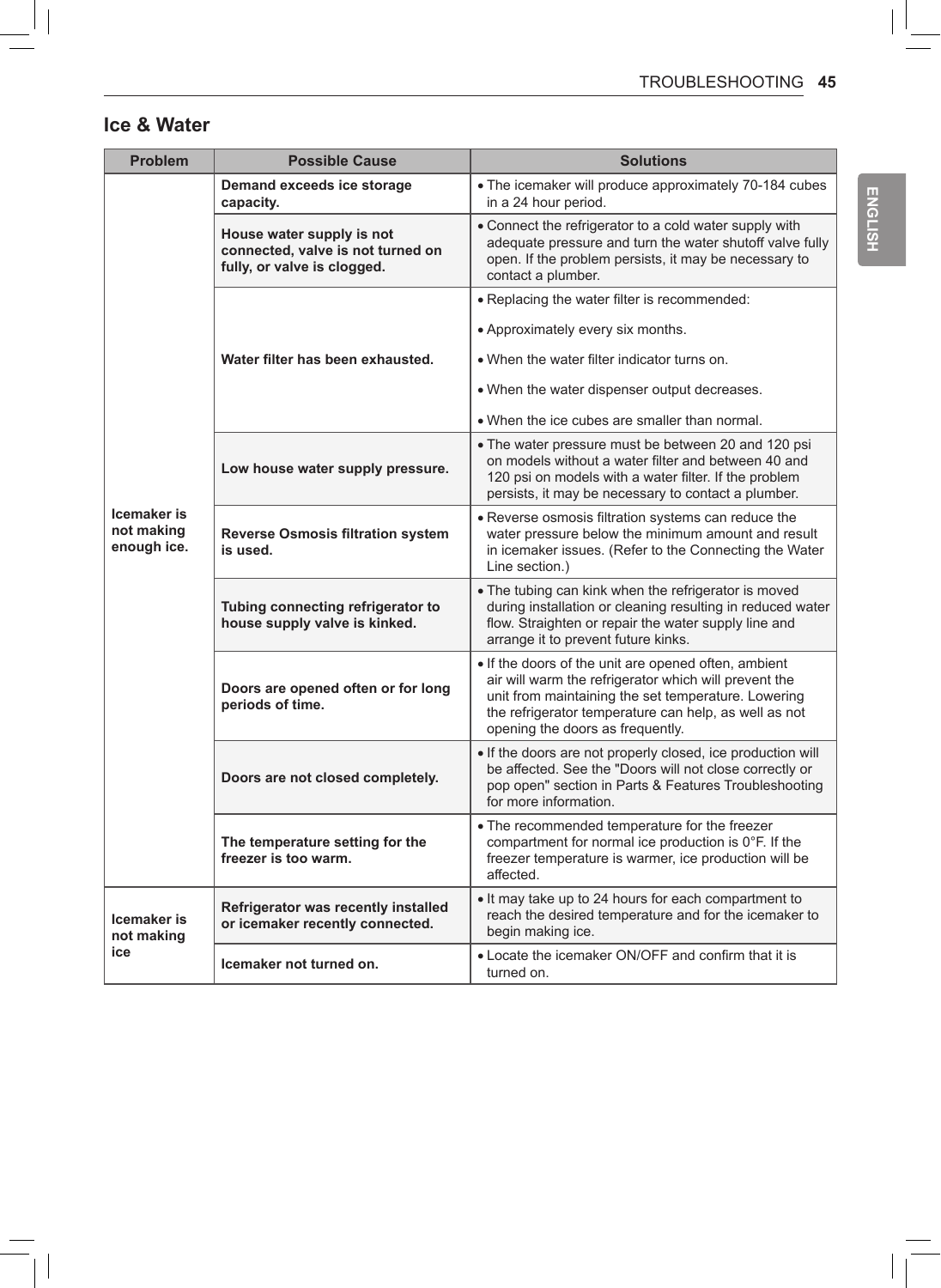### **Ice & Water**

| <b>Problem</b>                      | <b>Possible Cause</b>                                                                                      | <b>Solutions</b>                                                                                                                                                                                                                                                                                                                       |
|-------------------------------------|------------------------------------------------------------------------------------------------------------|----------------------------------------------------------------------------------------------------------------------------------------------------------------------------------------------------------------------------------------------------------------------------------------------------------------------------------------|
| Icemaker is not<br>making ice       | The ice detecting sensor is<br>obstructed.                                                                 | • Foreign substances or frost on the ice-detecting sensor<br>can interrupt ice production. Make sure that the sensor<br>area is clean at all times for proper operation.                                                                                                                                                               |
|                                     | The refrigerator is not<br>connected to a water supply or<br>the supply shutoff valve is not<br>turned on. | • Connect the refrigerator to the water supply and turn<br>the water shutoff valve fully open.                                                                                                                                                                                                                                         |
|                                     | Icemaker shutoff (arm or<br>sensor) obstructed.                                                            | • If your icemaker is equipped with an ice shutoff arm,<br>make sure that the arm moves freely. If your icemaker<br>is equipped with the electronic ice shutoff sensor, make<br>sure that there is a clear path between the two sensors.                                                                                               |
|                                     | Reverse osmosis water<br>filtration system is connected<br>to your cold water supply.                      | • Reverse osmosis filtration systems can reduce the<br>water pressure below the minimum amount and result<br>in icemaker issues. (Refer to the Connecting the Water<br>Line section.)                                                                                                                                                  |
| Ice has bad taste or<br>odor.       | <b>Water supply contains</b><br>minerals such as sulfur.                                                   | • A water filter may need to be installed to eliminate taste<br>and odor problems. NOTE: In some cases, a filter may<br>not help. It may not be possible to remove all minerals/<br>odor/taste in all water supplies.                                                                                                                  |
|                                     | Icemaker was recently<br>installed.                                                                        | • Ice that has been stored for too long will shrink,<br>become cloudy, and may develop a stale taste. Throw<br>away old ice and make a new supply.                                                                                                                                                                                     |
|                                     | The food has not been<br>stored properly in either<br>compartment.                                         | . Rewrap the food. Odors may migrate to the ice if food<br>is not wrapped properly.                                                                                                                                                                                                                                                    |
|                                     | The interior of the refrigerator<br>needs to be cleaned.                                                   | • See the Maintenance section for more information.                                                                                                                                                                                                                                                                                    |
|                                     | The ice storage bin needs to<br>be cleaned.                                                                | • Empty and wash the bin (discard old cubes). Make sure<br>that the bin is completely dry before reinstalling it.                                                                                                                                                                                                                      |
| Icemaker is making<br>too much ice. | Icemaker shutoff (arm/ sensor)<br>is obstructed.                                                           | • Empty the ice bin. If your icemaker is equipped with an<br>ice shutoff arm, make sure that the arm moves freely.<br>If your icemaker is equipped with the electronic ice<br>shutoff sensor, make sure that there is a clear path<br>between the two sensors. Reinstall the ice bin and wait<br>24 hours to confirm proper operation. |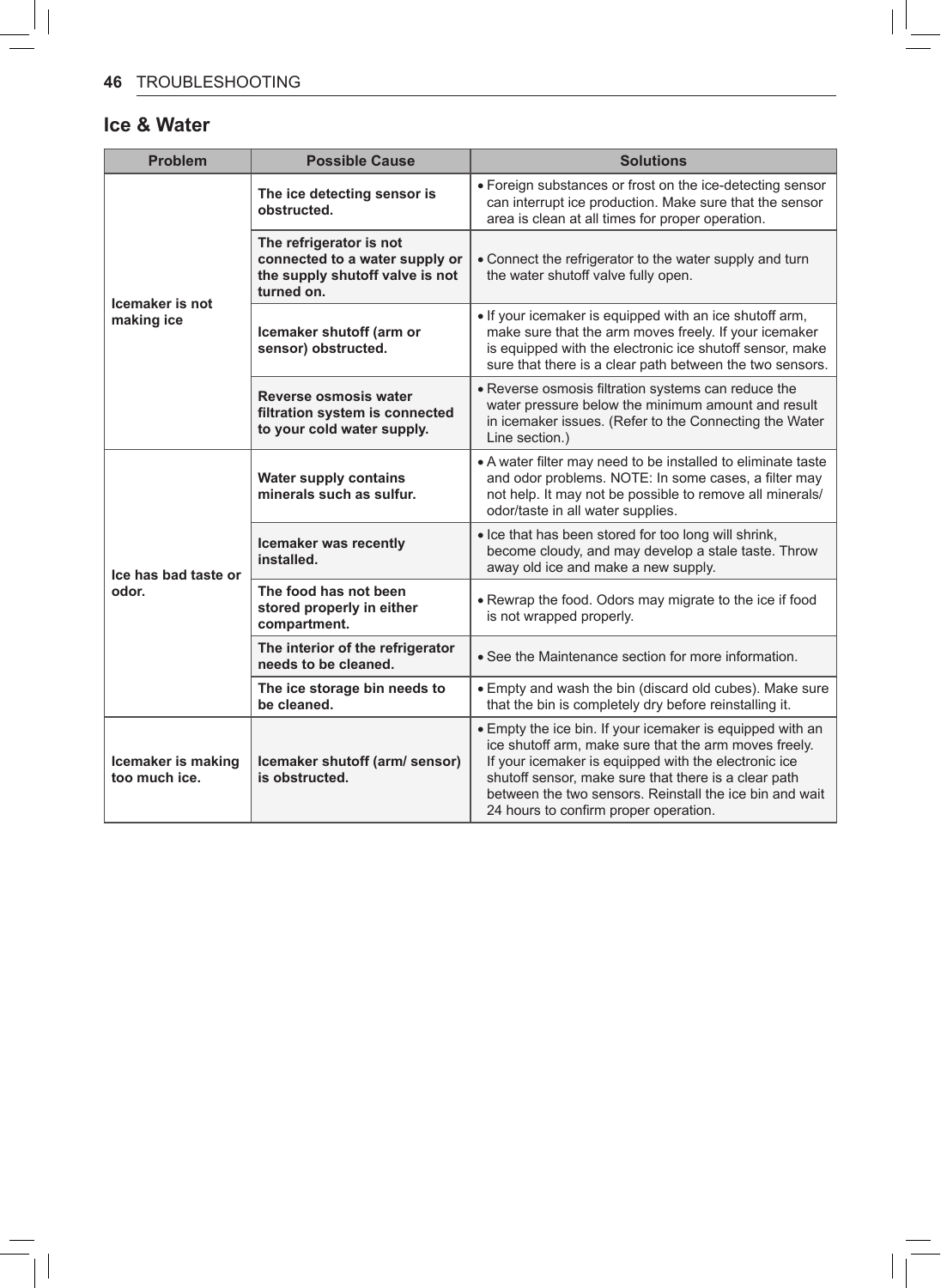## **Parts & Features**

| <b>Problem</b>                                                          | <b>Possible Cause</b>                                                                          | <b>Solutions</b>                                                                                                                                                                                                                               |  |
|-------------------------------------------------------------------------|------------------------------------------------------------------------------------------------|------------------------------------------------------------------------------------------------------------------------------------------------------------------------------------------------------------------------------------------------|--|
| Doors will not close<br>correctly or pop<br>open.                       | Food packages are blocking<br>the door open.                                                   | • Rearrange food containers to clear the door and door<br>shelves.                                                                                                                                                                             |  |
|                                                                         | Ice bin, crisper cover, pans,<br>shelves, door bins, or baskets<br>are out of position.        | . Push bins all the way in and put crisper cover, pans,<br>shelves and baskets into their correct positions. See<br>the Operation section for more information.                                                                                |  |
|                                                                         | The doors were removed<br>during product installation and<br>not properly replaced.            | • Remove and replace the doors according to the<br>Removing and Replacing Refrigerator Handles and<br>Doors section.                                                                                                                           |  |
|                                                                         | Refrigerator is not leveled<br>properly.                                                       | · See Door Alignment in the Refrigeration Installation<br>section to level refrigerator.                                                                                                                                                       |  |
| Doors are difficult<br>to open.                                         | The gaskets are dirty or sticky.                                                               | • Clean the gaskets and the surfaces that they touch.<br>Rub a thin coat of appliance polish or kitchen wax on<br>the gaskets after cleaning.                                                                                                  |  |
|                                                                         | Door was recently closed.                                                                      | . When you open the door, warmer air enters the<br>refrigerator. As the warm air cools, it can create a<br>vacuum. If the door is hard to open, wait one minute to<br>allow the air pressure to equalize, then see if it opens<br>more easily. |  |
| Refrigerator<br>wobbles or seems<br>unstable                            | Leveling legs are not adjusted<br>properly.                                                    | . Refer to the Leveling and Door Alignment section.                                                                                                                                                                                            |  |
|                                                                         | Floor is not level.                                                                            | . It may be necessary to add shims under the leveling<br>legs or rollers to complete installation.                                                                                                                                             |  |
| Lights do not work.                                                     | LED interior lighting failure.                                                                 | . The refrigerator compartment lamp is LED interior<br>lighting, and service should be performed by a qualified<br>technician.                                                                                                                 |  |
| Refrigerator has an<br>unusual odor.                                    | The Air Filter may need to<br>be set to the MAX setting or<br>replaced.                        | • Set the Air Filter to the MAX setting. If the odor does<br>not go away within 24 hours, the filter may need to be<br>replaced. See the Replacing the Air Filter section for<br>replacement instructions.                                     |  |
| The interior of<br>the refrigerator is<br>covered with dust<br>or soot. | The refrigerator is located<br>near a fire source, such as a<br>fireplace, chimney, or candle. | • Make sure that the refrigerator is not located near a fire<br>source, such as a fireplace, chimney or candle.                                                                                                                                |  |